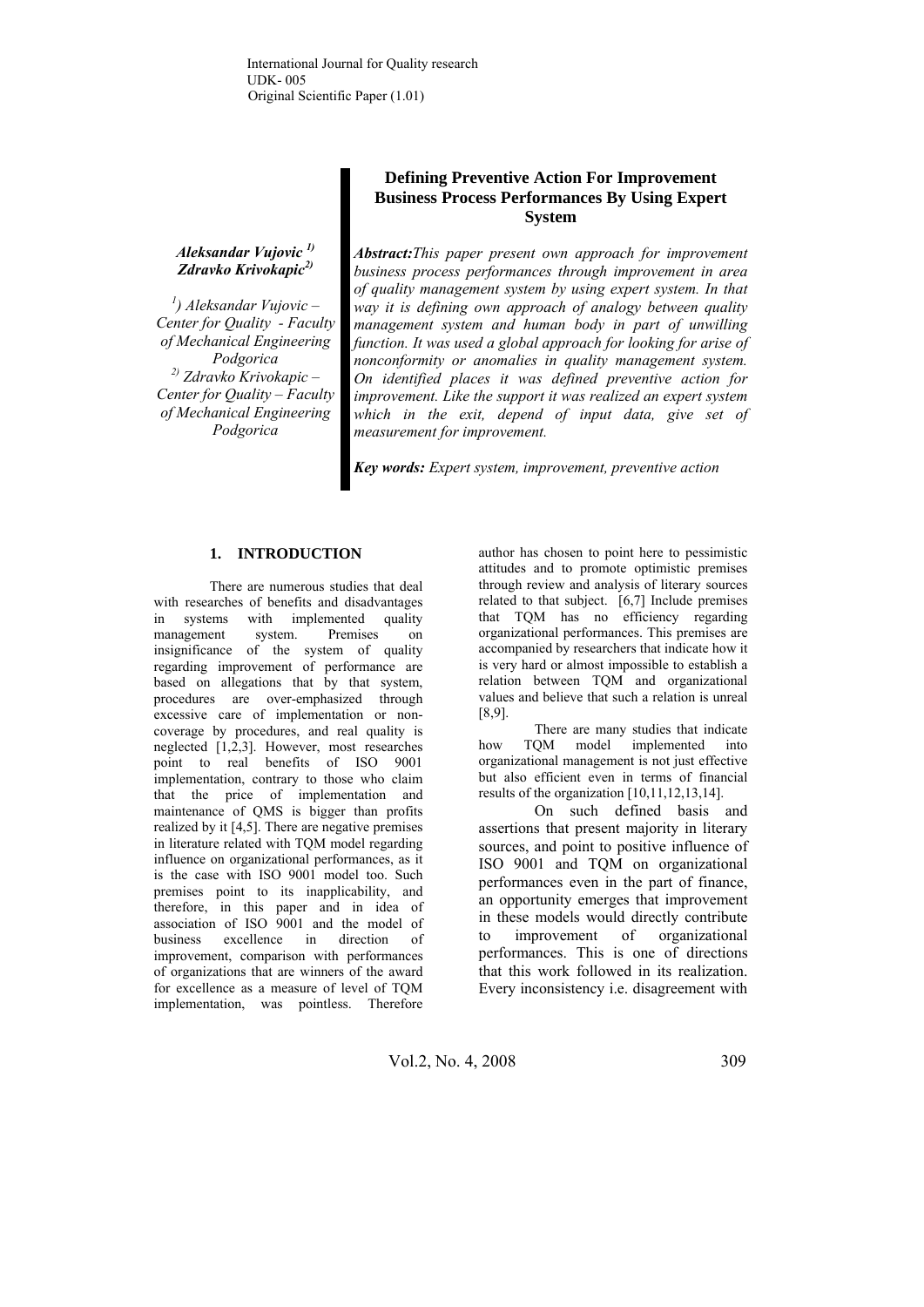

requests of ISO 9001 model brings results in weakening of quality management system performances and thereby organizational performances. Hereby conditions are created to identify inconsistencies with a term of error and apply the theory of learning based on errors or CBR- Case Based Reasoning in this paper. Through application of this theory or learning based on experiences of others, system is being developed to predict a possibility of error occurrence in identified areas of ISO 9001 and to present measures for preventive action in that direction as to indicate possibilities and places for improvement for organizations. Through established analogy with the human organism and division of its activity to willing and unwilling, an opportunity is created to act upon analogy with e.g. sportsman, and to perform a comparison between middle-class sportsmen (quality management system) and top-class sportsmen (system with the award for business excellence) according to these activities (ISO 9001 standard requests). Thereby it is possible to point to areas that are critical in view of performances and indicate priorities regarding improvements with the aim of achieving top performances.

#### **2. ESTABLISHMENT OF THE ANALOGY BETWEEN THE QUALITY MANAGEMENT SYSTEM AND THE HUMAN ORGANISM**

In need to establish the analogy between the process modulated organizational structure and the human organism, so as to create the system that is independent from organizational functions and based only on the process model, following division of man functions was made [15,16]:

- willing and
- unwilling functions.

Willing functions<sup>1</sup> are those dependent on man's profession and performed by man's will. They are variable and dictated by a central control of the organism. For example, when a worker at the construction site lifts his hand, it is not the same as when a referee at the game lifts his hand and etc. Willing functions refer to functions of external motoric organs.

Second category is made of unwilling or automatic functions and their use is given by their very existence. Those are functions that are same in all professions and all people (considering that they exist, i.e. that organism is healthy) and do not depend on the man will but are simply executed. For example, those are functions of secreting enzymes, hormones, heartbeats, and similar, that regulate organism functioning, and functions that cannot be controlled [17,18].

With such a ratio of functions in the organism, we can establish the analogy of the system with implemented quality management system. In order to meet requirements of this paper, only analogy in terms of unwilling functions has been considered. Analogy that regards unwilling functions goes in the direction of:

- Identification of weak spots, namely organizational performances through acquisition of inconsistencies and isolation of critical areas by Pareto method,
- Comparison with top organizational performances in accordance with assessment applied in the competition for the Oscar for quality award,
- Analysis and conclusion on capacities and opportunities of particular area of ISO 9001 standard accordance to bussines exellence and top form,
- Defining the preventive action depending of on number of nonconformities in area on one hand and degre of readeness on the other hand.

310 *A. Vujović , Z. Krivokapić* 

1

<sup>1</sup> Term "functions" is used in medical terminology, although it is equally correct, to use a term "activities" in view of ISO 9000 standard terminology. For reasons of consistent referencing and use of theories from the field of medicine, the author has chosen to use the term functions.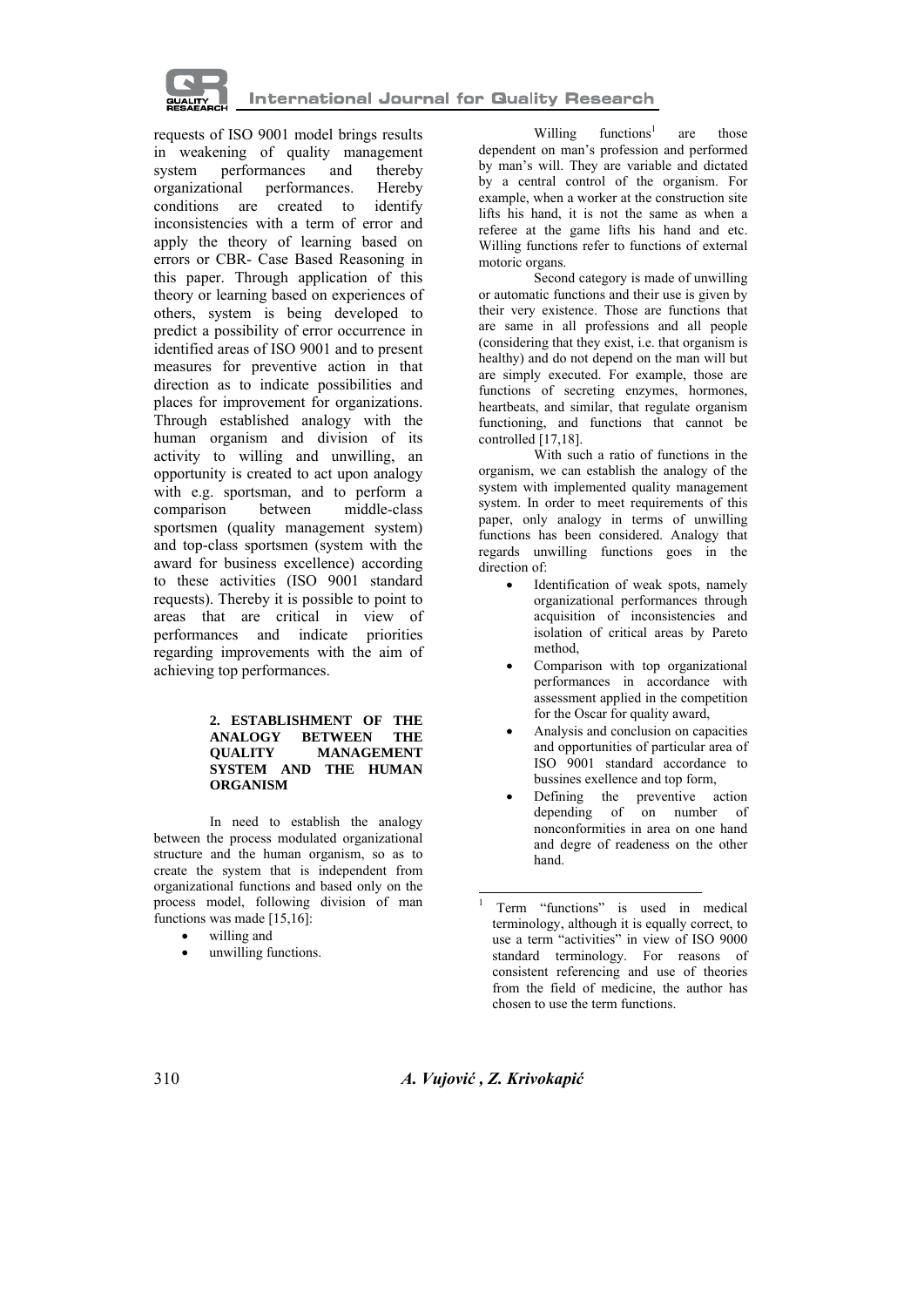

Analogy established like this justifies the approach to work, which is, just as it is with the man, to monitor process performances in process modulated structure and based on, in medical terms, their condition and diagnostics of non-functionalities, to perform preventive actions in order to maintain the top form.

All functions (willing and unwilling) exist in the organism i.e. they are carried out, of course on condition it is a healthy organism, better said organism that has all organs performing their given functions. Analogically with that, systems observed from the standpoint of this paper are certified quality management systems, which meet all requirements i.e. perform all functions provided by ISO 9001 standard. That is of course confirmed by the certificate relating mentioned referential.

#### **3. APPLICATION OF ANALOGY AND DATA ANALYSIS**

Unique database consisting of **1009** inconsistencies, identified in over **350** organizations was created to meet demands of this paper, and in that way, a basis was found to carry out analysis with the aim of defining critical areas, specificities of an organization and guidelines for improvement in direction of defining preventive measures and decrease of corrective action that would be in the spirit of ISO 9001 standard also. If you consider that there are 500 certificates in Serbia and Montenegro in the part of the most competent certification bodies, then the number of 350 makes 70% out of total number, which indicates significance of the sample for analysis. Inconsistencies represent findings of external revisers who underwent demanding trainings mostly with foreign and competent trainers, which of course increases significance of data for analysis. These inconsistencies were stored in the database classified in relation to requests of standard and activities of the organization by application of realized DSS (*Decision Support System*) i.e. system for the support of decision-making. One of forms of that system is shown in Figure 1.



*Figure 1*

According with analogy with unwilling function, we provide collecting of all nonconformity and his separation by module of ISO 9001 standard. Like the output on the DSS system is histogram view on nonconformities in decresing mode. On that way it is possible to apply

Pareto method and separate critical requirement of ISO 9001 model or area which is critical according to nonconformities arise and that particularly for all module. That critical area is show in Table 1.

$$
Vol.2, No. 4, 2008
$$
 311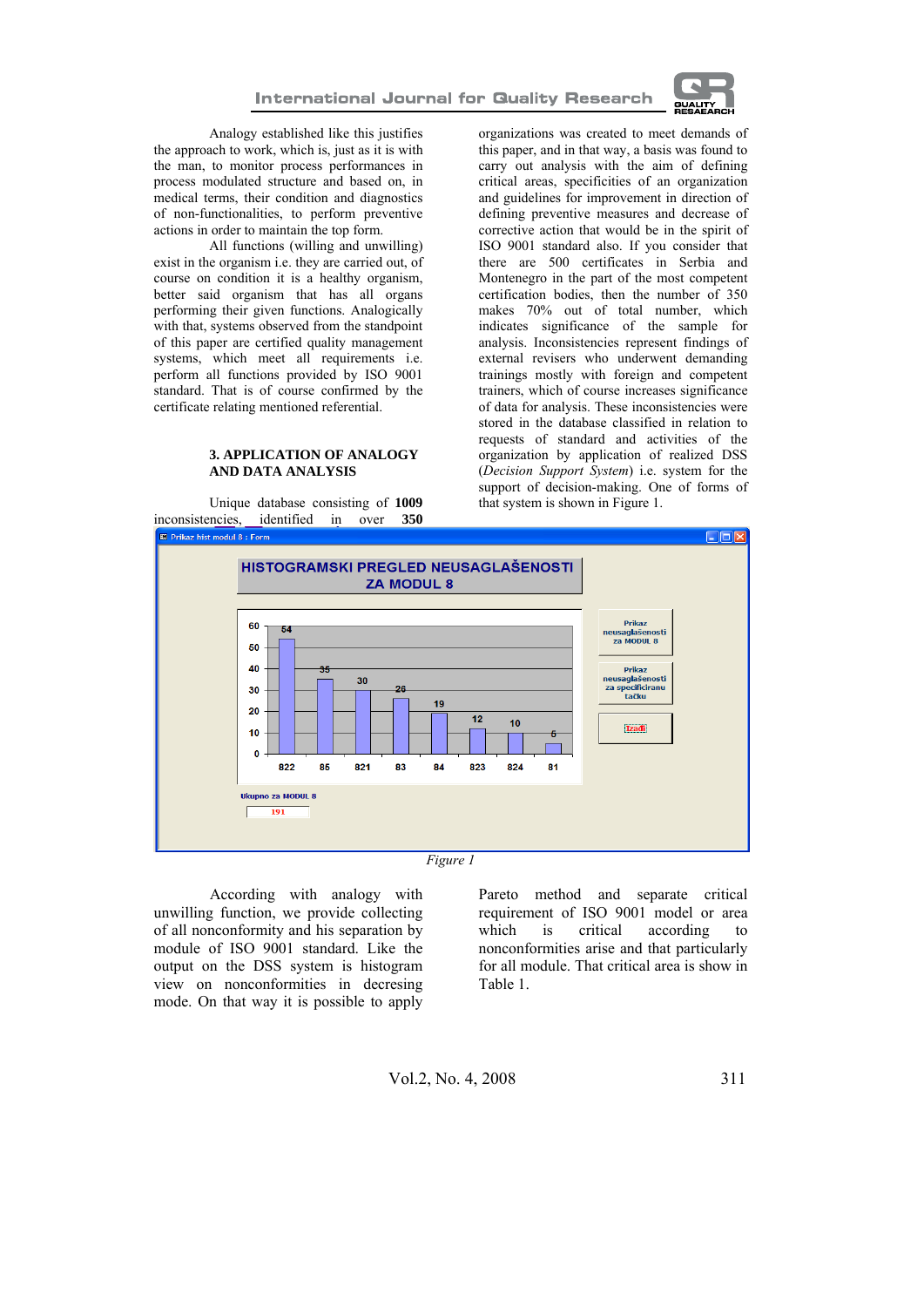

| <b>Module</b> name | <b>Critical areas</b>                                            |  |  |
|--------------------|------------------------------------------------------------------|--|--|
| Module 5           | <b>5.6</b> - management review                                   |  |  |
|                    | $5.4$ - planning                                                 |  |  |
| Module 6           | 6.2 - human resource                                             |  |  |
|                    | <b>6.3</b> - infrastructure                                      |  |  |
| Module 7           | 7.5 - producting and service                                     |  |  |
|                    | 7.4 - purchase                                                   |  |  |
|                    | <b>7.6</b> - management by facilities for meusurement and attend |  |  |
| Module 8           | $8.2.2$ - internal audit                                         |  |  |
|                    | 8.5 - improvement                                                |  |  |
|                    | 8.2.1 - satisfaction of user                                     |  |  |
|                    | 8.3 - management by nonconformity product                        |  |  |

On the other hand, by using methodology AHP (Analitic Hierrarhy Process) we are defining significante of particular requirement of

standard based on they importance for organisational performance improvement [19]. Rezults are show in Table 2.

| Requirement                         | $K_{z}$ | Requirement | $K_{z}$ |  |  |  |
|-------------------------------------|---------|-------------|---------|--|--|--|
| 823                                 | 0.083   | 83          | 0.036   |  |  |  |
| 821                                 | 0.082   | 52          | 0.035   |  |  |  |
| 85                                  | 0.069   | 81          | 0.033   |  |  |  |
| 84                                  | 0.067   | 822         | 0.032   |  |  |  |
| 55                                  | 0.066   | 73          | 0.026   |  |  |  |
| 824                                 | 0.064   | 61          | 0.022   |  |  |  |
| 56                                  | 0.056   | 72          | 0.022   |  |  |  |
| 53                                  | 0.054   | 42          | 0.019   |  |  |  |
| 71                                  | 0.04    | 76          | 0.018   |  |  |  |
| 41                                  | 0.038   | 62          | 0.008   |  |  |  |
| 51                                  | 0.038   | 74          | 0.008   |  |  |  |
| 75                                  | 0.038   | 63          | 0.005   |  |  |  |
| 54                                  | 0.037   | 64          | 0.005   |  |  |  |
| $K_z$ – Coefficient of significante |         |             |         |  |  |  |

 *Table 2.*

312 *A. Vujović , Z. Krivokapić*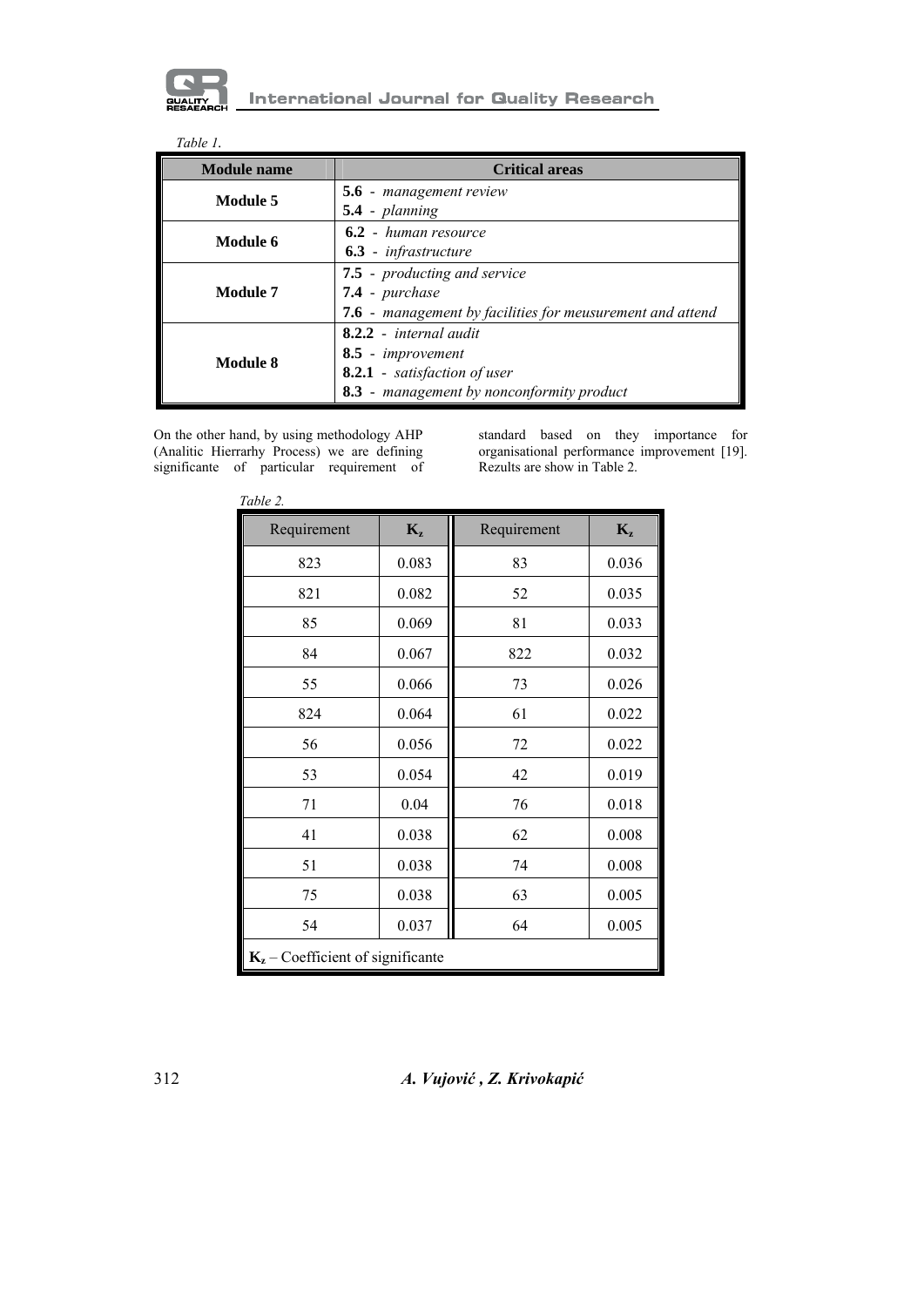

Now, based on presented results and on one side critical of area in part of nonconformity arise and on the other side depend of coefficient of significance for attain business excellence, we can talking or judge<br>about "strength" of measurement for about "strength" of measurement for improvement which must be defining for that requirement. Therefore, for the higher level of critically and higher level of coefficient of significant, that must be making a greater or stronger preventive action for improvement this area.

#### **4. IMPROVEMENT OF BUSSINES PROCESS PERFORMANCES BY USING EXPERT SYSTEM**

Like one of tools in area of artificiall inteligence, which could be using for making the knowledge is expert system. Expert szstem is deferent of other system in area of artificiall inteligence because they try to explicitly embody expertise and knowledge by using softvare [21]. Expert system are also marking

like one of most comercial area and also according to number of project like one of most using tools in area of artificial inteligence [20, 22]. For example, it is predict that for the first part of 21. century, almost 75% of all document in low will be written by help of expert systems [23]. Or some prediction tell that expert system will be of vital significiant for measurement of quality of product and service [24]. Expert systems is very important and growing area in modern condition of business [25, 26], with special focus on economy in country which is on the high level of development. This research talking about growing trends and significiant and usefulness of making one expert systems.

For needs in this papers, like the best solution for developing expert system, we choose the ACQUIRE tool. That is results of analises of all available tools for developing an expert systems [19]. Expert systems which is show in this paper, start from the array of forms which propose a number of answer and through which users input data in to the system (Figure) 2). This forms is rotate one after the other dependence of answer and movement through decision tree of expert system

| <b>X</b> User Input                          |
|----------------------------------------------|
| Object:                                      |
| Inter provjera?                              |
| Prompt:                                      |
| Dali organizacija sprovodi internu provjeru? |
|                                              |
|                                              |
|                                              |
| Numeric Value:                               |
|                                              |
| Symbolic Value:                              |
| <br>Da<br>Ne                                 |
| <b>UNKNOWN</b>                               |
| UNSET                                        |
|                                              |
|                                              |
|                                              |
|                                              |
| <b>OK</b><br>Cancel                          |
| Figure 2.                                    |

Vol.2, No. 4, 2008 313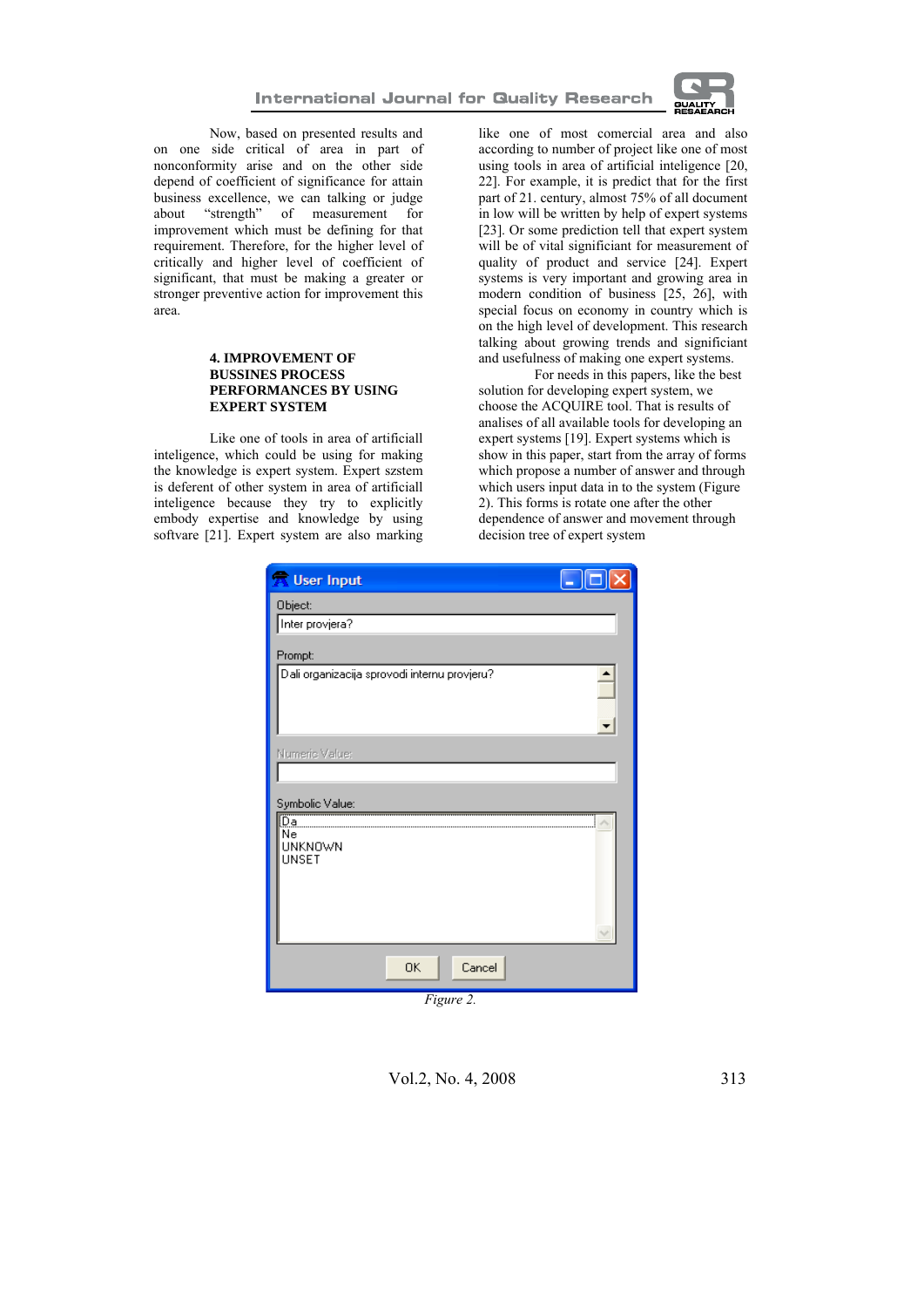

After number of forms, dependence of answer of users, on the exit this system give propose of preventive action for improvement (Figure 3) accordance with approach which was presented in poit 3 of this paper.

| $\lambda$ acquire - Sistem za poporfsavanje organizacionih periormansi na bazi QMSa.KDS |                                                                                                                                                                                                                                                                                                                                                                                                                                                                                                                                                                                                       | ਦਾਰਾ                            |
|-----------------------------------------------------------------------------------------|-------------------------------------------------------------------------------------------------------------------------------------------------------------------------------------------------------------------------------------------------------------------------------------------------------------------------------------------------------------------------------------------------------------------------------------------------------------------------------------------------------------------------------------------------------------------------------------------------------|---------------------------------|
|                                                                                         | File Edit Editors Graphs Engine Reports Tools Window Help                                                                                                                                                                                                                                                                                                                                                                                                                                                                                                                                             |                                 |
| <b>Run Case</b>                                                                         |                                                                                                                                                                                                                                                                                                                                                                                                                                                                                                                                                                                                       | $\overline{L}$ $\overline{u}$ x |
| Modul 5<br>Modul 8                                                                      | Report: Modul 8<br>Explain<br>회<br>Run                                                                                                                                                                                                                                                                                                                                                                                                                                                                                                                                                                |                                 |
|                                                                                         | internim proverama, izlazni elementi preispitivanja od strane<br>rukovodstva, izlazni elementi analiza podataka, izlazni<br>elementi mjerenja zadovoljenja, odgovarajuci zapisi sistema<br>menadzmenta kvalitetom, osoblje organizacije, mjerenja<br>performansi procesa i rezultati samoocenjivanja. Organizacija<br>procedurom moze da predvidi i djelovanje tima za sprovodenje<br>∥korektivnih akcija koji mora biti istreniran za: definisanje<br>problema, fiksiranje problema, Istrazivanje posledice uzroka<br>problema, korekcije uzroka problema, ocjenu sprovedenih<br>korektivnih akcija. |                                 |
|                                                                                         | Prevencija 854 Organizacija je obezbijedila mehanizme za<br>ocjenjivanje potrebe za mjerama koje ce osigurati da se<br>neusaglasenost ne ponovi i odredjuje i primjenjuje potrebne<br>aktivnosti. Ovi elementi su formulisani u proceduri korektivne<br>mjere. Pri vrednovanju potrebe za mjerama, kojima se<br>∥obezbedjuje da se neusaglasenosti ne ponove, organizacija mora<br>da razmotri pruzanje odgovarajuce obuke osoblju, koje je<br>odredjeno za zadatke, koji se odnose na korektivne mere.                                                                                               |                                 |
|                                                                                         | Prevencija 855 Organizacija je u proceduri o korektivnim<br>mjerama definisala i primjenjuje aktivnosti na evidentiranju<br>rezultata preduzetih korektivnih mjera i preispituje preduzete<br>mjere. Ove aktivnosti moraju da se prate uz punu odgovornost<br>odredjenih zaposlenih. Zapisi sa korektivnim mjerama sa jasno<br>definisanim odgovornostima, terminima za sprovodjenje,<br>  terminima preispitivanja i izvjestavanjima o tome moraju se<br>  definisati na obrascima koji su u prilogu procedura kako bi se<br>proces izdigao na veci nivo.                                            |                                 |
|                                                                                         |                                                                                                                                                                                                                                                                                                                                                                                                                                                                                                                                                                                                       | $\blacktriangleright$ $\Box$    |

*Figure 3.* 

This expert system give example of preventive action for module 5 and 8 of standard ISO 9001. That is because that module are most critical area. With this paper we would like just to confirm of our idea and approach and not to go in direction of comercial activities. For the defining preventive action according to presented approach, it was use the next sources of knowledge:

- knowledge of one expert from area of management of quality and business process improvement,
- experiance from eleven high level worl organization in area of quality and business process performances [27],
- standard with quideliness for improvement bussines process performances [28],
- best experiance from process of external audit of ISO 9001 system [29],
- experiance and practice of organisation which was involved in competition for Oscar of Qualiy award [30],
- theory and TQM principle which is present in [31],
- experiance which is presented in [32] and which are show the way for attain a business excellence.

Usefulness of idea for developing this expert system is prove by validation activities in one of most imprortant and prestige organisation in Montenegro in area of quality and business process performances about that

314 *A. Vujović , Z. Krivokapić*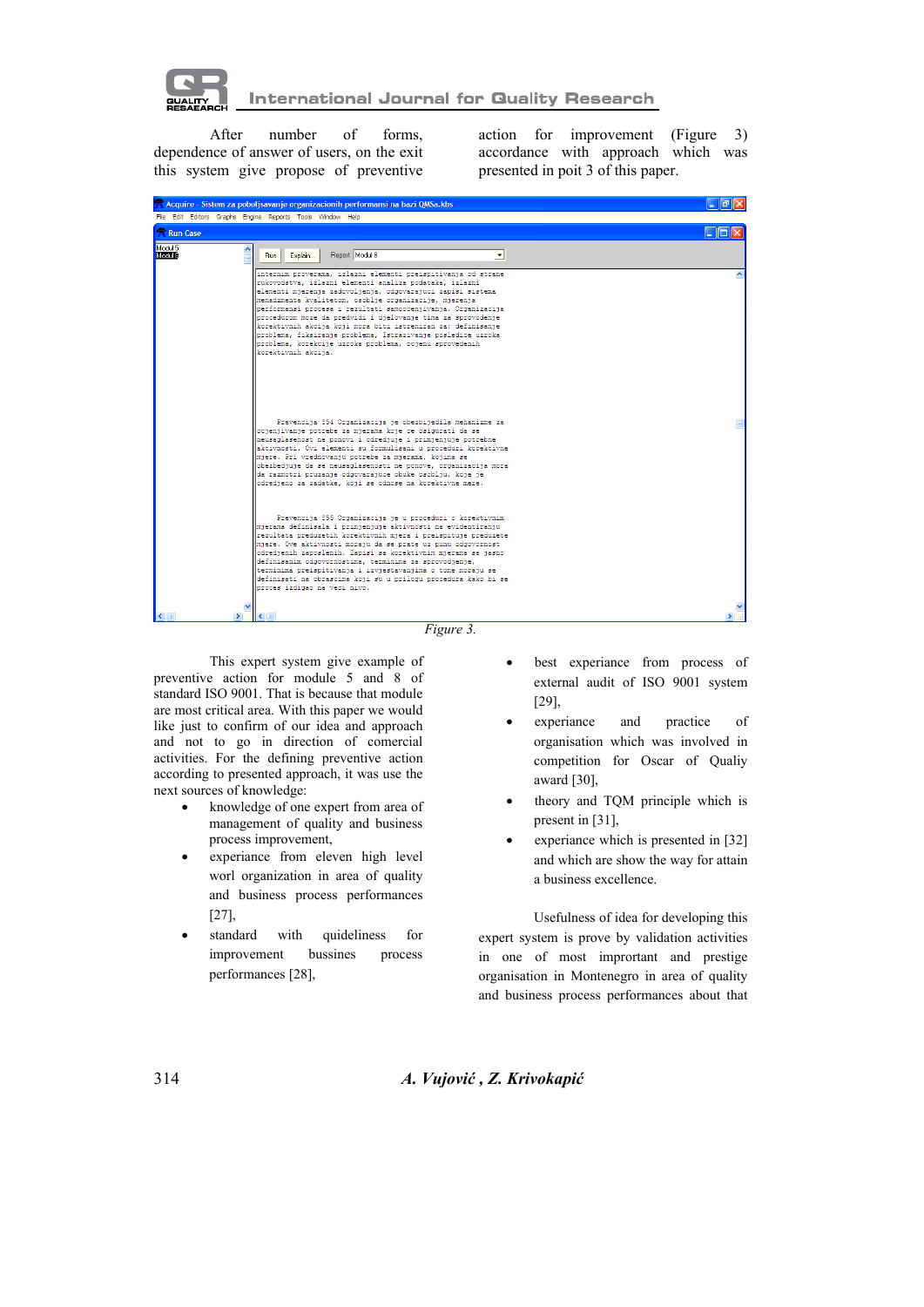

talking next rows of this paper.

### **5. ACTIVITY OF VALIDATION EXPERT SYSTEM**

In part of validation of expert system, it was be provided next activities:

- 1. cheking of funcionality of expert system in real condition,
- 2. cheking of expert system on few nonconformity which was find in real condition and analysis of results, Results is show on Table 3.

*Table 3.*

3. testing a potencial client and they satisfaction and during that period also it was loking for they sugesstion.

According to: clear defining plan for testing, object in which will plan to provide testing and validation of softver (one of the most successful firm in Montenegro in area of medium service firm) and according to element from standard for evaluation softvare quality ISO/IEC 9126 - 1:2001, and based on [33], it was defining check list for evaluation of tehnical and ergonomical caracteristic of our expert system. Evalution was be on scale 1-10 by the expert from previously mentioned firm.

|                             | Category                                        | Average<br>mark | Average<br>mark | <b>Total average</b><br>mark |
|-----------------------------|-------------------------------------------------|-----------------|-----------------|------------------------------|
|                             | Short comings of<br>presented software          | 7.9             | 8.4             |                              |
| characteristic<br>Technical | Benefits of new program<br>solution             | 8.3             |                 |                              |
|                             | Influence this solution for<br>job organisation | 8.9             |                 |                              |
| Ergonom characteristic      | Global ergonom<br>characteristic                | 8.7             | 8.8             | 8.6                          |
|                             | Adaptability of system                          | 8.9             |                 |                              |

Softver is equaly pozitiv evaluated in term of technical like in term of ergonom characteristics. In that term, this solution have short time of reaction, it is compatabil with most using operativ system, it have great inteface with user, it have easy way for input data and good presentation on exit, installation is realy simple, softer is very competative etc. Based on evaluation and work with system in real condition, management in the firm are express sutisfaction with presented softvare and his possibilities and indicate to intention to buy software and be involve in future development of software.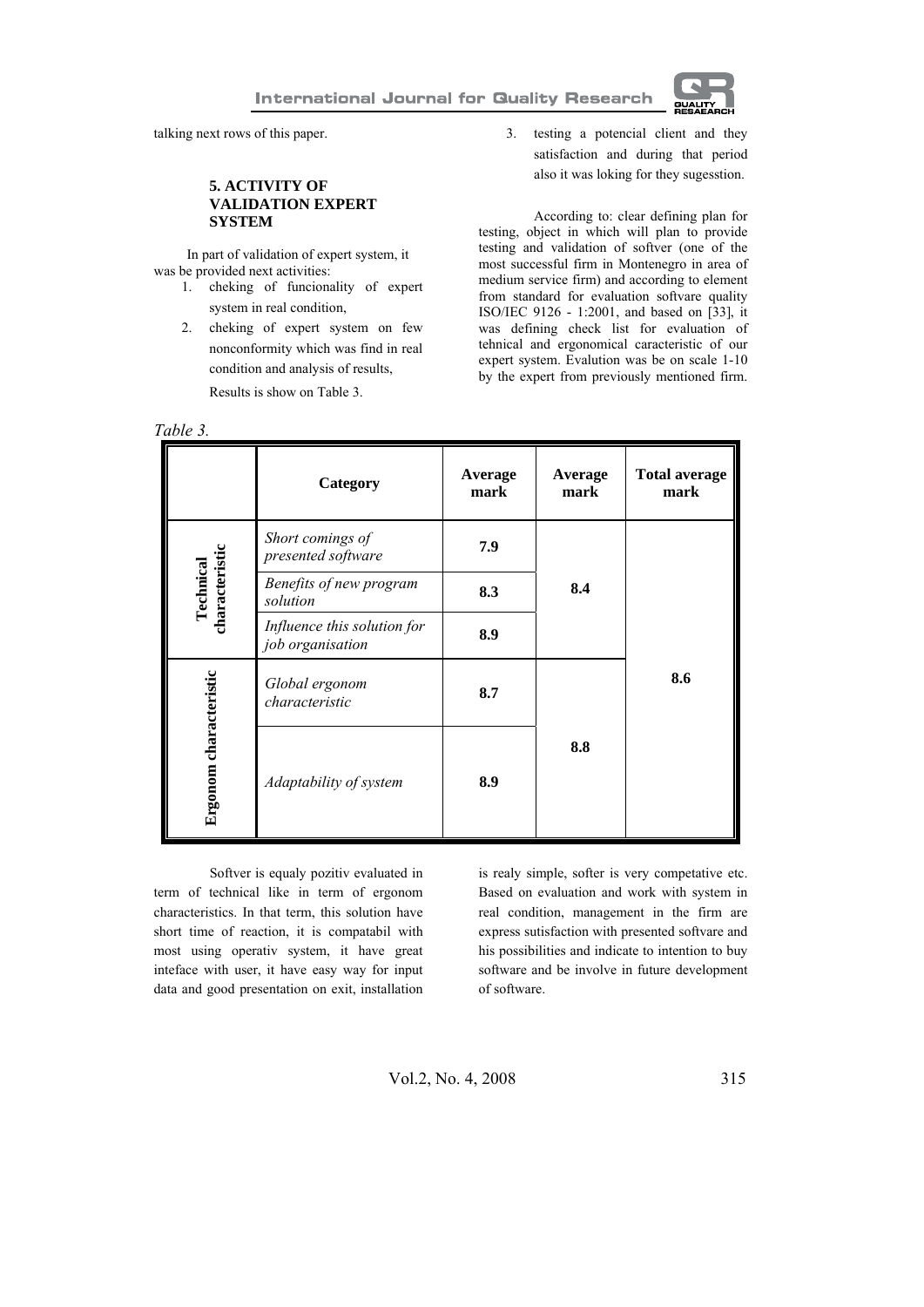

#### **6. CONCLUSION**

In literature it is possible to find opposite attitudes concerning the influence of quality management system on bussines process performances. However, the most using attitudes talk about positive influence of quality management system on improvement of business process performances. It could be conclude that any improvement in part of quality management system, lead to improvement in business process performancess.

To improvement in quality management system it could be possible to do throught analyses of nonconformities and defining preventive caracter measurements for needs for »ruggedization« of critical places. So far as it will use analogy with human body and his unwilling function then nonconformity could be grouped. Then it could be possible to find critical area for all firms undependently of his type or size.

After that, by using, very faintly or almost not using, expert system in area of quality management, throught using methods and techniques for collecting and formalize knowledge, it could be possible to defining preventive action for improvement in area of quality management system and with that also improvement in area of improvement bussines process performances.

#### **REFERENCE**

- [1] Seddon J., "*In Pursuit of Quality: Case Against ISO 9000"* 1997., (Cork: Oak Tree Press).
- [2] Cuff E., Sharrock W., Francis D., "*Perspectives in Sociology",* 1979, (London: Routledge).
- [3] Wenger E., "Communities of Practice: Learning, Meaning, and Identity", 1998, (Cambridge: Cambridge University Press).
- [4] Casadesus M., Gimenez G., Martõ Bronsoms R., "Tipologõas de empresas certifiicadas segun la normativa ISO 9000. Analisis de los resultados de un estudio empõrico". paper presented at the IX Congreso Nacional de ACEDE, 1999.
- [5] Schenkel A., «Conceptualizing and Exploring the Organizational Effects of ISO 9000: Insights from the 0resund Bridge Project", Total quality management, Vol 15, No. 8, 1155-1168, October 2004.
- [6] Eskildson L., «Improving the odds of TQMs success», Quality Progress, Vol 27, No 4, pp. 61-63, 1994.
- [7] Harary O., «Ten reason why TQM doesnt work», Management Review, Vol 86, No 1, pp.38-44.
- [8] Bergquist T., Ramsing K., «Measuring performance after meeting award criteria», Quality Progress, Vol 32, No 9, pp. 66-72, 1999.
- [9] Przasnyski Z., Tai L., «Stock market to Malcolm Baldrige National Quality Award announcement. Does quality pay?», Total quality Management, Vol 10, No 3, pp.391-200, 1999.
- [10] Schaffer R., Thompson H., "Successful Change Programs Begin with Results", *Harvard Business Review*, September/October 1992, pp 80–89.
- [11] Opara Emmanuel Uzoma, "The Empirical Test of Total Quality Management: An Application of TQM at Chevron and Its Impact on Productivity". *Quality Management Journal*. Vol 4 No 1, p 10, 1996.
- [12] Cherkasky Stanley M, "Total Quality for a Sustainable Overall Service Performance", *Quality,*  pp 4–7, 1992.
- [13] Simmons B., White A., "The Relationship between ISO 9000 and Business Performance: Does Registration Really Matter?" *Journal of Management Issues*, Fall, Vol 11, No 3, pp 330–343, 2000.
- [14] Lemark D., Reed R., «Commitment to Total Quality Management. Is there a relationship with firm performance?, Journal of Quality Management, Vol 2., No1, pp.67-86, 1997.
- [15] www.fakultet.fpzg.hr-neurologija
- [16] Belak L., Gaćina N., Radić T., «Tehnologija hrane», Visoka škola za turistički menadžment u Šibeniku, Šibenik 2005.

316 *A. Vujović , Z. Krivokapić*